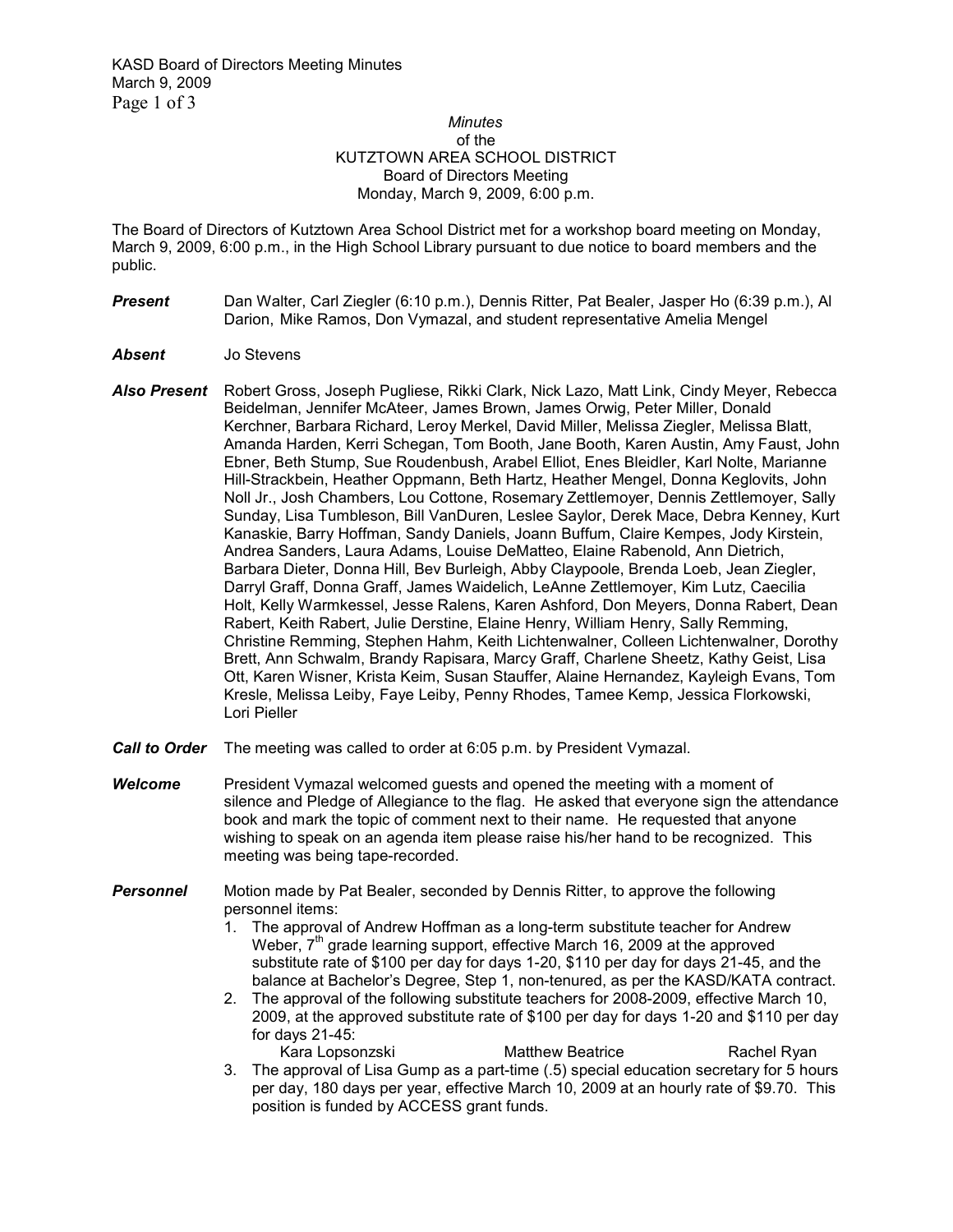- 4. The approval of Calvin Fridirici as a preferred custodian and maintenance substitute for 2008-2009, effective July 1, 2008 at an hourly rate of \$10.10. (Previously approved with no designated department.)
- 5. The approval of FMLA for intermittent leave for employee #818 commencing on February 23, 2009 through the remainder of the 2008-2009 school year.<br> **Roll call vote: Yes 6 No 0 Absent 3 (Ho, Stevens, Z No 0 Absent 3 (Ho, Stevens, Ziegler) Motion carried.**

*All Personnel were Approved Pending the District's Receipt of All Mandated Credentials.*

| Policy 801<br><b>Fee Structure</b>                      | Motion made by Pat Bealer, seconded by Dan Walter, to approve the fee structure for<br>Right-to-Know Open Records requests as depicted by the Pennsylvania office of open<br>records.                                                                                                                                                                                                                                                                               |               |                           |                                                                                                                                                                                                              |  |
|---------------------------------------------------------|---------------------------------------------------------------------------------------------------------------------------------------------------------------------------------------------------------------------------------------------------------------------------------------------------------------------------------------------------------------------------------------------------------------------------------------------------------------------|---------------|---------------------------|--------------------------------------------------------------------------------------------------------------------------------------------------------------------------------------------------------------|--|
|                                                         | <b>Roll call vote:</b><br><b>Motion carried.</b>                                                                                                                                                                                                                                                                                                                                                                                                                    | Yes 6         | No 0                      | Absent 3 (Ho, Stevens, Ziegler)                                                                                                                                                                              |  |
| Walk-In<br><b>Freezer Bid</b>                           | Motion made by Pat Bealer, seconded by Dan Walter, to award the bid for Kutztown<br>Area High School walk-in freezer equipment to K-Wood LLC of Oley, PA in the amount of<br>$$17,717$ .                                                                                                                                                                                                                                                                            |               |                           |                                                                                                                                                                                                              |  |
|                                                         | Roll call vote: Yes 6 No 0 Abstain 1 (Ziegler)<br><b>Motion carried.</b>                                                                                                                                                                                                                                                                                                                                                                                            |               |                           | Absent 2 (Ho, Stevens)                                                                                                                                                                                       |  |
| 2009-2010<br><b>Calendar</b>                            | Motion made by Pat Bealer, seconded by Mike Ramos, to approve the 2009-2010<br>Kutztown Area School District Calendar per attached.                                                                                                                                                                                                                                                                                                                                 |               |                           |                                                                                                                                                                                                              |  |
|                                                         | <b>Roll call vote:</b><br><b>Motion carried.</b>                                                                                                                                                                                                                                                                                                                                                                                                                    | Yes 7         | No 0                      | Absent 2 (Ho, Stevens)                                                                                                                                                                                       |  |
| <b>Survey</b><br><b>Proposal</b>                        | Motion made by AI Darion, seconded by Dennis Ritter, to approve the attached<br>Roll call vote:<br><b>Motion carried.</b>                                                                                                                                                                                                                                                                                                                                           | Yes 6         | No 1 (Vymazal)            | Topographic and Subsurface Investigation Survey Proposal for the Kutztown Area High<br>School facility from Barry Isett & Associates, Inc. at a cost not to exceed \$20,750.<br>Absent 2 (Ho, Stevens)       |  |
| <b>Abatement</b><br><b>Contract</b>                     | Motion made by Dennis Ritter, seconded by Al Darion, to award a contract for the<br>following: environmental investigation; testing; preparation of bid documents;<br>construction phase air clearance testing and monitoring for asbestos, lead and PCB<br>abatement for the Kutztown Area High School project. Contract is to be awarded to<br>Spotts Stevens and McCoy for a lump sum fee of \$14,600 and the construction phase<br>cost not to exceed \$70,000. |               |                           |                                                                                                                                                                                                              |  |
|                                                         | <b>Roll call vote:</b><br><b>Motion carried.</b>                                                                                                                                                                                                                                                                                                                                                                                                                    | Yes 7         | No 0                      | Absent 2 (Ho, Stevens)                                                                                                                                                                                       |  |
| <b>Air Quality</b><br><b>Testing</b><br><b>Contract</b> | Motion made by AI Darion, seconded by Dan Walter, to award a contract for the indoor<br>air quality testing prior to and after confirmation for the asbestos, lead and PCB<br>abatement for the Kutztown Area High School project to 1Source Health and Safety, Inc.<br>for a cost not to exceed \$20,200.                                                                                                                                                          |               |                           |                                                                                                                                                                                                              |  |
|                                                         | <b>Roll call vote:</b><br><b>Motion carried.</b>                                                                                                                                                                                                                                                                                                                                                                                                                    | Yes 7         | No 0                      | Absent 2 (Ho, Stevens)                                                                                                                                                                                       |  |
| <b>Rescind Elem.</b>                                    | Motion of 1-20-09 elementary education program, be rescinded.<br>Roll call vote: Yes 6<br><b>Motion carried.</b>                                                                                                                                                                                                                                                                                                                                                    | No 1 (Ritter) | <b>Abstain 1 (Walter)</b> | Motion made by Pat Bealer, seconded by Mike Ramos, to approve that the motion, Item<br>Reconfiguration 7(B), from the January 20, 2009 Board of School Directors meeting to reconfigure the<br>Absent 1 (Ho) |  |
| <b>Public</b><br><b>Comment</b>                         | The following community members stated their comments, questions, and concerns on<br>the elementary reconfiguration: Derek Mace, Laura Adams, Tom Booth, Sue                                                                                                                                                                                                                                                                                                        |               |                           |                                                                                                                                                                                                              |  |

Raudenbush, and Lou Cottone.